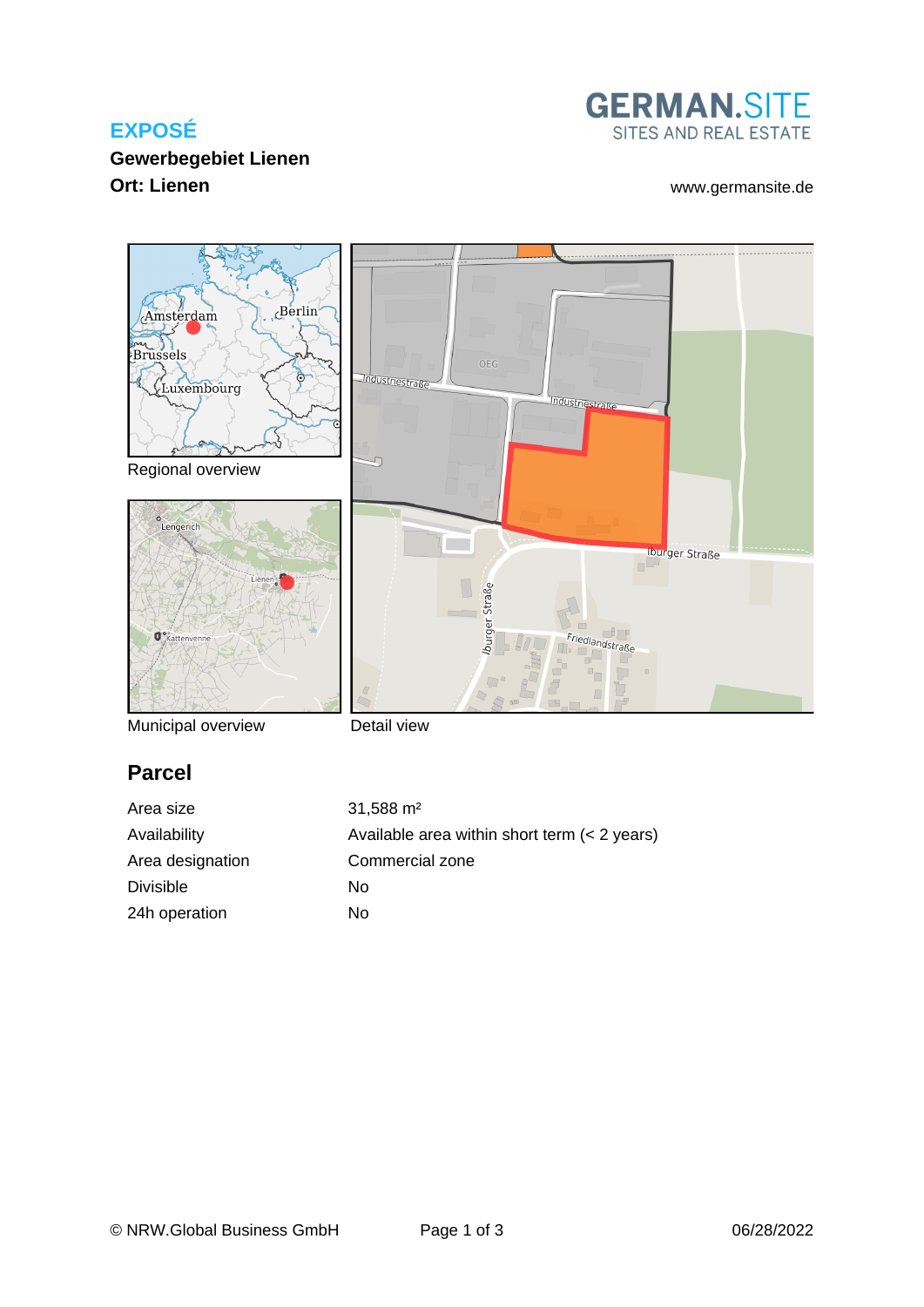# **EXPOSÉ**



**Gewerbegebiet Lienen Ort: Lienen** [www.germansite.de](http://www.germansite.de)

#### **Details on commercial zone**

Business park Lienen

Land is partly made available by way of leasehold; leasehold rent 5% of the purchase price

Price  $25.00 - 30.00 \in / m^2$ 

Area GE / GI

type

Note on plot: Size of industrial site: 1.5 ha Size GE: 30.5 ha (of which 2.5 ha still available)

Note on use: Permissible distance classes: without structuring (300 m to next

Specifics residential development)

Commercial enterprises of all kinds, in some cases company apartments are permitted

### **Links**

<https://muensterland.blis-online.eu>

## **Transport infrastructure**

| Freeway      | A 1               | 15 km |
|--------------|-------------------|-------|
| Freeway      | A 30              | 16 km |
| Airport      | Münster/Osnabrück | 22 km |
| Port         | Ladbergen         | 22 km |
| Rail freight | Osnabrück         | 18 km |